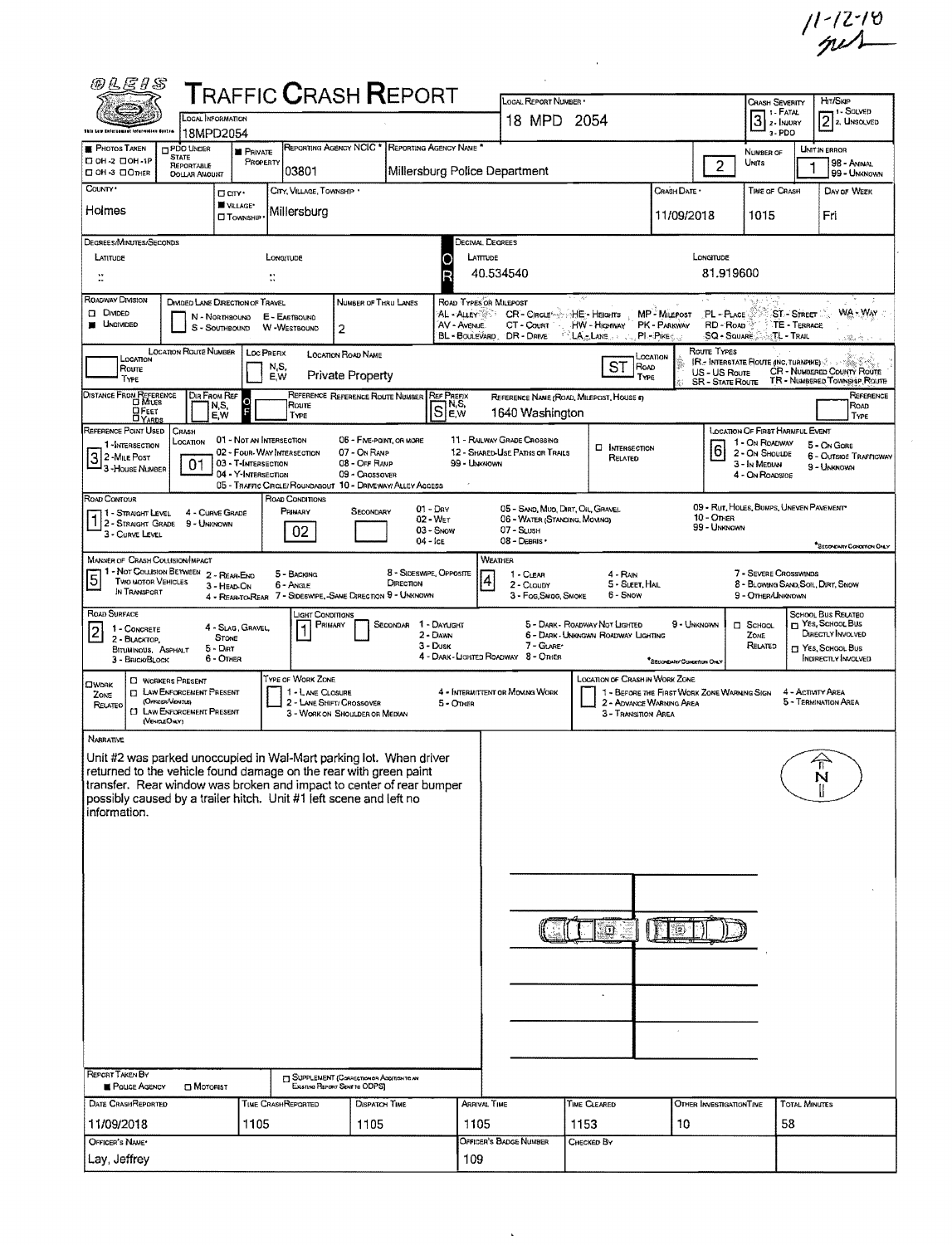|                                                                                                      |                                                                                                                                                                                                                                                                                                                                                                                        |                                                                                                                                                                                                    |                                                                                                                                                                                                                                                                                                                                                                                                       |                                                                                                                                                                                                                                                                                                                                              |                                                                                                                                                                                  | LOCAL REPORT NUMBER                                                                                                                                 |                                                                                                                                  |                                                                                                                                                                                                                                                                                                                                                                                                                            |
|------------------------------------------------------------------------------------------------------|----------------------------------------------------------------------------------------------------------------------------------------------------------------------------------------------------------------------------------------------------------------------------------------------------------------------------------------------------------------------------------------|----------------------------------------------------------------------------------------------------------------------------------------------------------------------------------------------------|-------------------------------------------------------------------------------------------------------------------------------------------------------------------------------------------------------------------------------------------------------------------------------------------------------------------------------------------------------------------------------------------------------|----------------------------------------------------------------------------------------------------------------------------------------------------------------------------------------------------------------------------------------------------------------------------------------------------------------------------------------------|----------------------------------------------------------------------------------------------------------------------------------------------------------------------------------|-----------------------------------------------------------------------------------------------------------------------------------------------------|----------------------------------------------------------------------------------------------------------------------------------|----------------------------------------------------------------------------------------------------------------------------------------------------------------------------------------------------------------------------------------------------------------------------------------------------------------------------------------------------------------------------------------------------------------------------|
|                                                                                                      |                                                                                                                                                                                                                                                                                                                                                                                        |                                                                                                                                                                                                    |                                                                                                                                                                                                                                                                                                                                                                                                       |                                                                                                                                                                                                                                                                                                                                              |                                                                                                                                                                                  |                                                                                                                                                     | 18 MPD 2054                                                                                                                      |                                                                                                                                                                                                                                                                                                                                                                                                                            |
| UNIT NUMBER                                                                                          |                                                                                                                                                                                                                                                                                                                                                                                        | OWNER NAME: LAST, FIRST, MIDDLE ( C SAME AS DRIVER )                                                                                                                                               |                                                                                                                                                                                                                                                                                                                                                                                                       |                                                                                                                                                                                                                                                                                                                                              | OWNER PHONE NUMBER                                                                                                                                                               |                                                                                                                                                     | DAMAGE SCALE<br>9                                                                                                                | DAMAGE AREA<br>FRONT<br>α                                                                                                                                                                                                                                                                                                                                                                                                  |
| OWNER ADDRESS: CITY, STATE, ZIP<br>OН                                                                |                                                                                                                                                                                                                                                                                                                                                                                        | <b>CISAME AS DRIVER</b> )                                                                                                                                                                          |                                                                                                                                                                                                                                                                                                                                                                                                       |                                                                                                                                                                                                                                                                                                                                              |                                                                                                                                                                                  |                                                                                                                                                     | 1 - None                                                                                                                         | о                                                                                                                                                                                                                                                                                                                                                                                                                          |
| LP STATE                                                                                             | LICENSE PLATE NUMBER                                                                                                                                                                                                                                                                                                                                                                   |                                                                                                                                                                                                    | Vehicle Identification Number                                                                                                                                                                                                                                                                                                                                                                         |                                                                                                                                                                                                                                                                                                                                              |                                                                                                                                                                                  | # Occupants<br>0.                                                                                                                                   | 2 - MINOR<br>3 - FUNCTIONAL                                                                                                      | о                                                                                                                                                                                                                                                                                                                                                                                                                          |
| <b>VEHICLE YEAR</b><br>2000                                                                          | <b>VEHICLE MAKE</b>                                                                                                                                                                                                                                                                                                                                                                    |                                                                                                                                                                                                    | <b>VEHICLE MODEL</b>                                                                                                                                                                                                                                                                                                                                                                                  |                                                                                                                                                                                                                                                                                                                                              | VEHICLE COLOR                                                                                                                                                                    |                                                                                                                                                     | 4 - Disabung                                                                                                                     |                                                                                                                                                                                                                                                                                                                                                                                                                            |
| PROOF OF<br><b>INSURANCE</b><br>SHOWN                                                                | <b>INSURANCE COMPANY</b>                                                                                                                                                                                                                                                                                                                                                               |                                                                                                                                                                                                    | POLICY NUMBER                                                                                                                                                                                                                                                                                                                                                                                         | Toweo By                                                                                                                                                                                                                                                                                                                                     |                                                                                                                                                                                  |                                                                                                                                                     | 9 - UNKNOWN                                                                                                                      | π,<br>7⊐<br>$\Box$<br>RFA                                                                                                                                                                                                                                                                                                                                                                                                  |
|                                                                                                      | CARRIER NAME, ADDRESS, CITY, STATE, ZIP                                                                                                                                                                                                                                                                                                                                                |                                                                                                                                                                                                    |                                                                                                                                                                                                                                                                                                                                                                                                       |                                                                                                                                                                                                                                                                                                                                              |                                                                                                                                                                                  |                                                                                                                                                     |                                                                                                                                  | <b>CARRIER PHONE</b>                                                                                                                                                                                                                                                                                                                                                                                                       |
| US DOT<br>HM PLACARD ID NO.                                                                          | <b>HM CLASS</b><br><b>n</b> Related<br><b>NUMBER</b>                                                                                                                                                                                                                                                                                                                                   | VEHICLE WEIGHT GVWR/GCWR<br>1 - LESS THAN OR EQUAL TO 10K LBS<br>2 - 10,001 To 26,000K Las<br>3 - MORE THAN 26,000K LBS.<br><b>HAZARDOUS MATERIAL</b>                                              | CARGO BOOY TYPE<br>01 - No CARGO BODY TYPE/NOT APPLICABL 09 - POLE<br>02 - Bus/VAN (9-15 SEATS, INC DRIVER) 10 - CARGO TANK<br>03 - Bus (16+ Seats, Inc Driver)<br>04 - VEHICLE TOWING ANOTHER VEHICLE<br>05 - Logging<br>06 - INTERMODAL CONTAINER CHASIS<br>07 - CARGO VAN ENCLOSED BOX<br>08 - GRAIN, CHIPS, GRAVEL                                                                                | $11 -$ Frat Ben<br>12 - Du <sub>M</sub> P                                                                                                                                                                                                                                                                                                    | 13 - CONCRETE MIXER<br>14 - Auto Transporter<br>15 - GARBAGE / REFUSE<br>99 - OTHER/UNKNOWN                                                                                      | <b>TRAFFICWAY DESCRIPTION</b><br>1 - Two-Way, Not Divideo<br>5 - ONE-WAY TRAFFICWAY<br>HIT / SKP UNIT                                               | 4 - Two-Way, DIVIDED, POSITIVE MEDIANBARRIER                                                                                     | 1 2 - T WO WAY, NOT DIMDED, CONTINUOUS LEFT TURN LANE<br>3 - T WO-WAY, DIMDEO, UNPROTECTED (PAINTED OR GRASS >4FT.) MEDIA                                                                                                                                                                                                                                                                                                  |
|                                                                                                      | 01 - INTERSECTION - MARKED CROSSWAL<br>02 - INTERSECTION - NO CROSSWALK<br>03 - INTERSECTION OTHER<br>04 - MIDBLOCK - MARKED CROSSWALK<br>05 - TRAVEL LANE - OTHER LOCATION<br>06 - BICYCLE LANE<br>07 - Shoulder/Roadside<br>08 - Sidewalk<br>09 - MEDIAN/CROSSING ISLAND<br>10 - DRIVE WAY ACCESS<br>11 - SHARED-USE PATH OR TRAIL<br>12 - NON-TRAFFICWAY AREA<br>99 - OTHER/UNKNOWN | 1 - PERSONAL<br>2 - COMMERCIAL<br>3 - GOVERNMENT<br><b>IT IN EMERGENCY</b><br>RESPONSE                                                                                                             | 99<br>01 - Sub-COMPACT<br>02 - COMPACT<br>99 - UNKNOWN 03 - MID SIZE<br>or Hit/Skip<br>04 - Full Size<br>05 - MINIVAN<br>06 - Sport Utluty Vehicle<br>07 - PICKUP<br>08 - VAN<br>09 - MOTORCYCLE<br>10 - MOTORIZED BICYCLE<br>11 - SNOWMOBILE/ATV<br>12 - OTHER PASSENGER VEHICLE                                                                                                                     |                                                                                                                                                                                                                                                                                                                                              | 16 - TRUCK/TRACTOR (BOBTAIL)<br>17 - Tractor/Semi-Trailer<br>18 - TRACTOR/DOUBLE<br><b>19 - TRACTOR/TRIPLES</b>                                                                  | 14 - SINGLE UNIT TRUCK; 3+ AXLES<br>15 - SINGLE UNIT TRUCK / TRAILER<br>20 - OTHER MED/HEAVY VEHICLE<br>HAS HM PLACARD                              |                                                                                                                                  | PASSENGER VEHICLES (LESS THAN 9 PASSENGERS MED/HEAVY TRUCKS OR COMBO UNITS > 10K LBS BUS/VAN/LIMO(9 OR MORE INCLUDING DRIVER)<br>13 - SINGLE UNIT TRUCK OR VAN 2AXLE, 6 TIRES 21 - BUS/VAN (9-15 SEATS, INC DAVER)<br>22 - Bus (16+ Seats, Inc Driver)<br>NON-MOTORIST<br>23 - ANIMAL WITH RIDER<br>24 - ANIMAL WITH BUGGY, WAGON, SURREY<br>25 - BICYCLE/PEDACYCLIST<br>26 - PEDESTRIAN/SKATER<br>27 - OTHER NON-MOTORIST |
| <b>SPECIAL FUNCTIONO1 - NONE</b>                                                                     | $02 - T$ AXI<br>03 - RENTAL TRUCK (OVER 10KLBS)<br>04 - Bus - SCHOOL (PUBLIC OR PRIVATE) 12 - MILITARY<br>05 - Bus - Transit<br>06 - Bus - CHARTER<br>07 - Bus - SHUTTLE<br>08 - Bus - Other                                                                                                                                                                                           | 09 - ANBULANCE<br>$10 -$ FIRE<br>11 - HIGHWAY/MAINTENANCE<br>13 - Pouce<br>14 - PuBLIC UTILITY<br>15 - OTHER GOVERNMENT<br>16 - CONSTRUCTION EQIP.                                                 | 17 - FARM VEHICLE<br>18 - FARM EQUIPMENT<br>19 - Мотовноме<br>20 - Gour CART<br>21 - TRAN<br>22 - OTHER (EXPLAIN IN NARRATIVE)                                                                                                                                                                                                                                                                        | MOST DAMAGED AREA<br>$01 - None$<br><b>IMPACT ARE 04 - RIGHT SIDE</b><br>07 - LEFT REAR                                                                                                                                                                                                                                                      | 02 - CENTER FRONT<br>03 - RIGHT FRONT<br>05 - Right Rear<br>06 - REAR CENTER                                                                                                     | 08 - LEFT SIDE<br>09 - LEFT FRONT<br>10 - TOP AND WINDOWS<br>11 - UNDERCARRIAGE<br>12 - LOAD/TRAILER<br>13 - TOTAL (ALL AREAS)<br><b>14 - OTHER</b> | 99 - Unknown                                                                                                                     | ACTION<br>1 1 - Non-Contact<br>3 2- Non-Collision<br>3 - Striking<br>4 - Struck<br>5 - STRIKING/STRUCK<br>9 - UNKNOWN                                                                                                                                                                                                                                                                                                      |
| PRE-CRASH ACTIONS<br>02<br>99 - UNKNOWN                                                              | MOTORIST<br>01 - STRAIGHT AHEAD<br>02 - BACKING<br>03 - CHANGING LANES<br>04 - Overtaking/Passing<br>05 - MAKING RIGHT TURN<br>06 - MAKING LEFT TURN                                                                                                                                                                                                                                   | 07 - MAKING U-TURN<br>08 - ENTERING TRAFFIC LANE<br>09 - LEAVING TRAFFIC LANE<br>10 - PARKEO<br>12 - DRIVERLESS                                                                                    | 13 - Negotiating a Curve<br>14 - OTHER MOTORIST ACTIO<br>11 - Slowing or Stopped in Traffic                                                                                                                                                                                                                                                                                                           | Non-Motorist                                                                                                                                                                                                                                                                                                                                 | 17 - Working<br>18 - Pushing Vehicle<br>20 - STANDING                                                                                                                            | 15 - ENTERING OR CROSSING SPECIFIED LOCATIO<br>16 - WALKING RUNNING, JOGGING, PLAYING, CYCLING<br>19 - APPROACHING OR LEAVING VEHICLE               |                                                                                                                                  | 21 - OTHER NON-MOTORIST ACTION                                                                                                                                                                                                                                                                                                                                                                                             |
| Jontributing Circumstance<br>PRIMARY<br>11<br>SECONDARY<br>99 - Unknown                              | MOTORIST<br>01 - None<br>02 - FALURE TO YIELD<br>03 - RAN RED LIGHT<br>04 - RAN STOP SIGN<br>05 - Exceeded Speed Limit<br>06 - UNSAFE SPEED<br>07 - IMPROPER TURN<br>08 - LEFT OF CENTER<br>09 - FOLLOWED TOO CLOSELY/ACDA<br>10 - IMPROPER LANE CHANGE<br>/PASSING/OFF ROAD                                                                                                           |                                                                                                                                                                                                    | 11 - IMPROPER BACKING<br>12 - IMPROPER START FROM PARKED POSITION<br>13 - STOPPED OR PARKED LLEGALLY<br>14 - OPERATING VEHICLE IN NEGLIGENT MANNER<br>15 - SWERING TO AVOID (DUE TO EXTERNAL CONDITIONS)<br>16 - Wrong Side/Wrong Way<br>17 - FALURE TO CONTROL<br>18 - VISION OBSTRUCTION<br>19 - OPERATING DEFECTIVE EQUIPMENT<br>20 - LOAD SHIFTING/FALLING/SPILLING<br>21 - OTHER IMPROPER ACTION | NON-MOTORIST<br><b>22 - NONE</b><br>23 - IMPROPER CROSSING<br>24 - DARTING<br>25 - LYING AND/OR ILLEGALLY IN ROADWAY<br>26 - FALURE TO YIELD RIGHT OF WAY<br>27 - NOT VISIBLE (DARK CLOTHING)<br>28 - INATTENTIVE<br>29 - FAILURE TO OBEY TRAFFIC SIGNS<br>/Signals/Officer<br>30 - WRONG SIDE OF THE ROAD<br>31 - OTHER NON-MOTORIST ACTION |                                                                                                                                                                                  |                                                                                                                                                     | VEHICLE LJEFECTS                                                                                                                 | 01 - TURN SIGNALS<br>02 - HEAD LAMPS<br>03 - TAIL LAMPS<br>04 - BRAKES<br>05 - Steering<br>06 - TIRE BLOWOUT<br>07 - WORN OR SLICK TIRES<br>08 - TRAILER EQUIPMENT DEFECTIVE<br>09 - MOTOR TROUBLE<br>10 - DISABLED FROM PRIOR ACCIDENT<br>11 - OTHER DEFECTS                                                                                                                                                              |
| <b>SEQUENCE OF EVENTS</b><br>21<br>FIRST<br>HARMFUL <sup>1</sup><br>EVENT                            | Most  <br>$\mathbf{1}$<br><b>HARMFUL</b><br>EVENT                                                                                                                                                                                                                                                                                                                                      | 5<br>6<br>99 - UNKNOWN                                                                                                                                                                             | <b>NON-COLLISION EVENTS</b><br>01 - OVERTURN/ROLLOVER<br>02 - FIRE/EXPLOSION<br>03 - INMERSION<br>04 - JACKKNIFE<br>05 - CARGO/EQUIPMENT LOSS OR SHIFT<br>COLLISION WITH FIXED, OBJECT                                                                                                                                                                                                                |                                                                                                                                                                                                                                                                                                                                              | 06 - EQUIPMENT FAILURE<br>(BLOWN TIRE, BRAKE FAILURE, ETC)<br>07 - SEPARATION OF UNITS<br>08 - RAN OFF ROAD RIGHT<br>09 - RAN OFF ROAD LEFT                                      |                                                                                                                                                     | 10 - Cross Median<br>11 - Cross CENTER LINE<br>OPPOSITE DIRECTION OF TRAVEL<br>12 - DOWNHILL RUNAWAY<br>13 - OTHER NON-COLLISION |                                                                                                                                                                                                                                                                                                                                                                                                                            |
| 14 - PEDESTRIAN<br>15 - PEOALCYCLE<br>17 - Animal - Farm<br>18 - Animal - Deer<br>19 - Animal -Other | COLLISION WITH PERSON, VEHICLE OR OBJECT NOT FIXED<br>16 - RAILWAY VEHICLE (TRAIN, ENGINE)<br>20 - MOTOR VEHICLE IN TRANSPORT                                                                                                                                                                                                                                                          | 21 - PARKED MOTOR VEHICLE<br>22 - WORK ZONE MAINTENANCE EQUIPMENT<br>23 - STRUCK BY FALLING, SHIFTING CARGO<br>or Anything Set in Motion by a<br><b>MOTOR VEHICLE</b><br>24 - OTHER MOVABLE OBJECT | 25 - IMPACT ATTENUATOR/CRASH CUSHION33 - MEDIAN CABLE BARRIER<br>26 - BRIDGE OVERHEAD STRUCTURE<br>27 - BRIDGE PIER OR ABUTMENT<br>28 - BRIDGE PARAPET<br>29 - BRIDGE RAIL<br>30 - GUARDRAIL FACE<br>31 - GUARDRAILEND<br>32 - PORTABLE BARRIER                                                                                                                                                       | 40 - Unury Pole                                                                                                                                                                                                                                                                                                                              | 34 - MEDIAN GUARDRAIL BARRIER<br>35 - MEDIAN CONCRETE BARRIER<br>36 - MEDIAN OTHER BARRIER<br>37 - TRAFFIC SIGN POST<br>38 - OVERHEAD SIGN POST<br>39 - LIGHT/LUMINARIES SUPPORT | 43 - Curs<br>44 - Dirch<br>46 - FENCE<br>47 - MAILBOX                                                                                               | 41 - OTHER POST, POLE<br>OR SUPPORT<br>42 - CULVERT<br>45 - EMBANKMENT                                                           | <b>48 - TREE</b><br>49 - FIRE HYDRANT<br>50 - WORK ZONE MAINTENANCE<br>EQUIPMENT<br>51 - WALL, BUILDING, TUNNEL<br>52 - OTHER FIXED OBJECT                                                                                                                                                                                                                                                                                 |
| <b>UNIT SPEED</b><br>$\square$ Stateo<br><b>CI ESTIMATED</b>                                         | POSTED SPEED                                                                                                                                                                                                                                                                                                                                                                           | TRAFFIC CONTROL<br>01 - No Controls<br>12<br>02 - S TOP SIGN<br>03 - YIELD SIGN<br>04 - TRAFFIC SIGNAL<br>05 - TRAFFIC FLASHERS<br>06 - SCHOOL ZONE                                                | 07 - RAILROAD CROSSBUCKS<br>08 - R ALROAD FLASHERS<br>09 - R AILROAD GATES<br>10 - COSTRUCTION BARRICADE<br>11 - PERSON (FLAGGER, OFFICER<br><b>12 - PAVEMENT MARKINGS</b>                                                                                                                                                                                                                            | 13 - Crosswalk Lines<br>14 - WALK/DON'T WALK<br>15 - О тнев<br>16 - Not Reported                                                                                                                                                                                                                                                             | FROM                                                                                                                                                                             | <b>UNT DIRECTION</b><br>To<br>3                                                                                                                     | 1 - North<br>2 - South<br>$3 - EAF$<br>4 - WEST                                                                                  | 9 - Unknown<br>5 - Northeast<br>6 - NORTHWEST<br>7 - SOUTHEAST<br>8 - SOUTHWEST                                                                                                                                                                                                                                                                                                                                            |